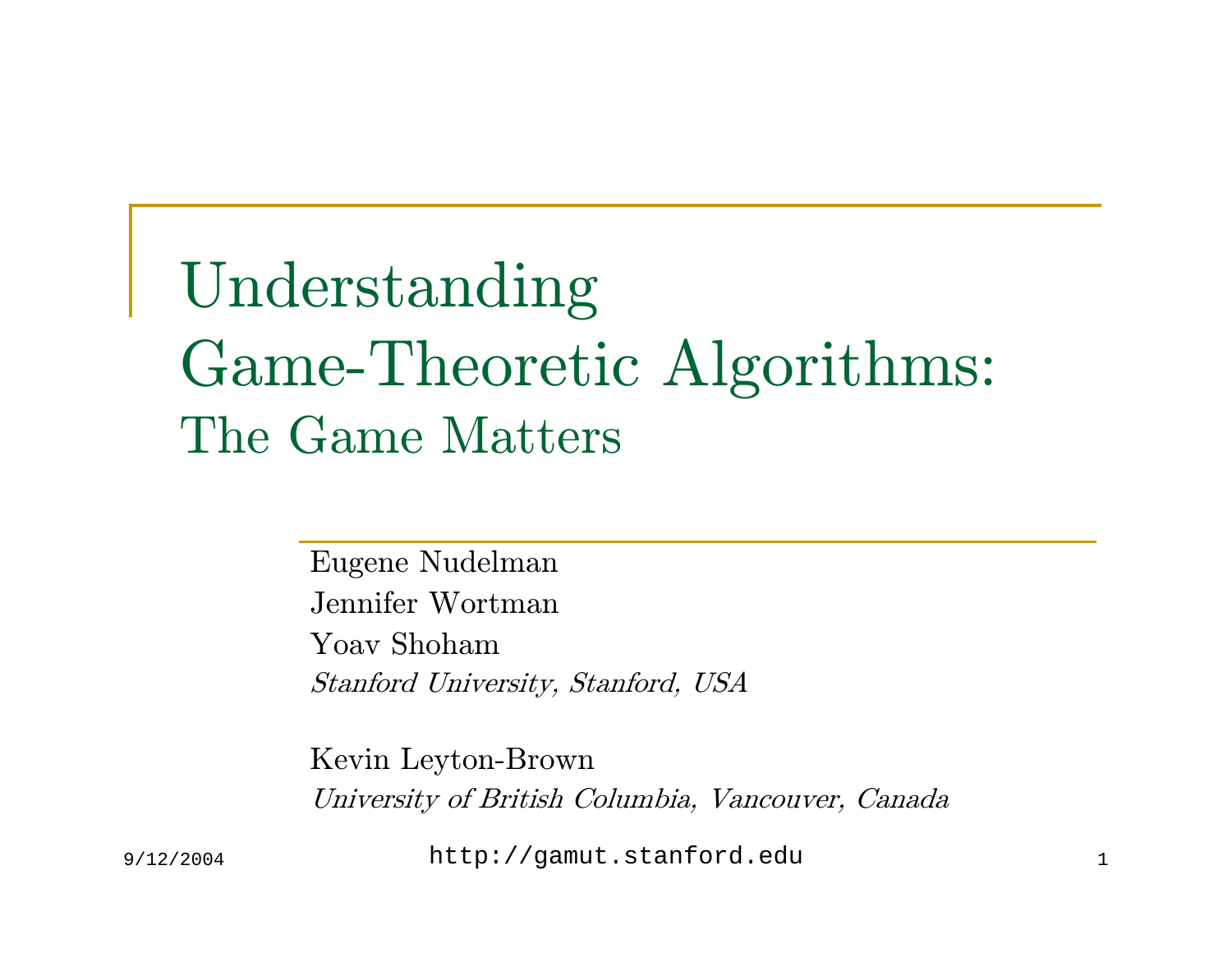#### Game-Theoretic Algorithms?

■ Game Theory is useful in many areas of CS

- Can model multiagent interactions arising in:
	- $\blacksquare$   $\operatorname{AI}$
	- $\Box$ Distributed Systems
	- $\mathbb{R}^3$ Networking
- GT also gives rise to some very interesting computational problems
	- compute a sample Nash equilibrium
	- $\Box$ multiagent adaptation (learning)
- So far:
	- very few theoretical results are available
	- o even fewer empirical studies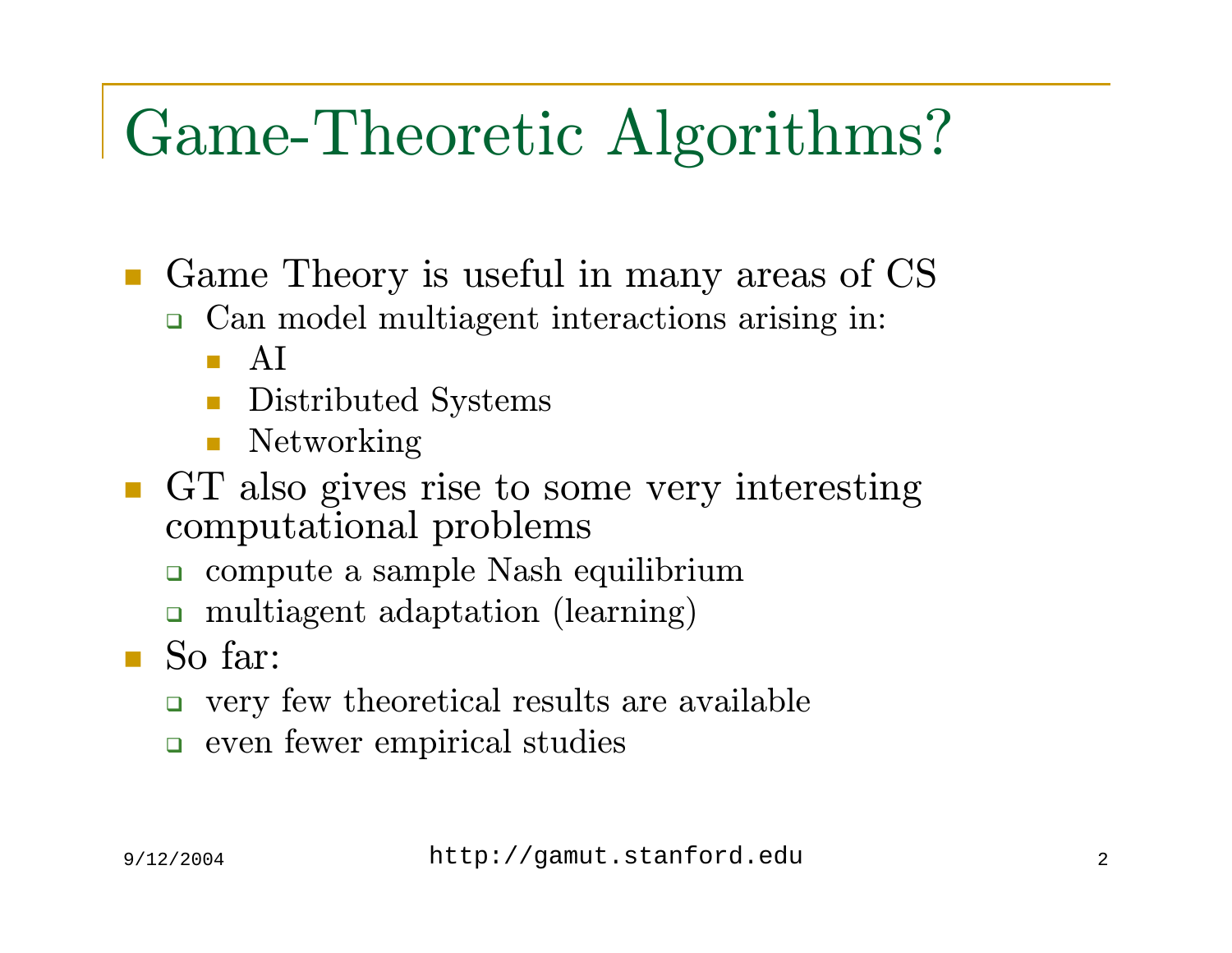### Outline

- What is GAMUT?
	- $\Box$  Introduction
	- $\Box$  Definitions
	- Classes of Games
	- Implementation
- **Experimental Results** 
	- Computing a sample Nash Equilibrium
	- Multiagent Adaptation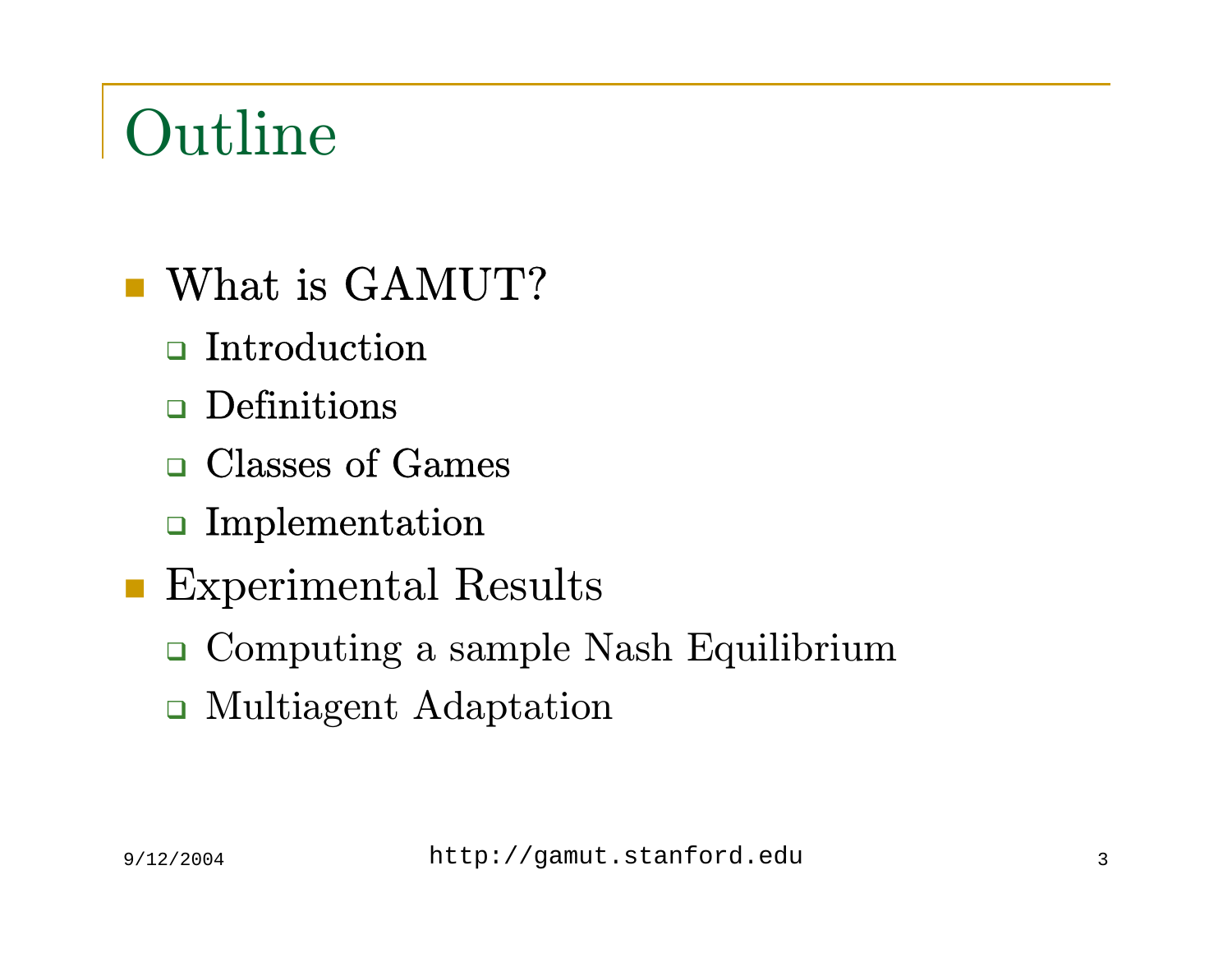### What is GAMUT?

- 1. A database of classes of games discussed in the literature
	- $\Box$ containment relation between classes
	- $\Box$ distinguishes between *generative* and nongenerative sets
- 2. Implementation of generators for these classes
- Not to be confused with Gambit  $\Box$ a library of GT software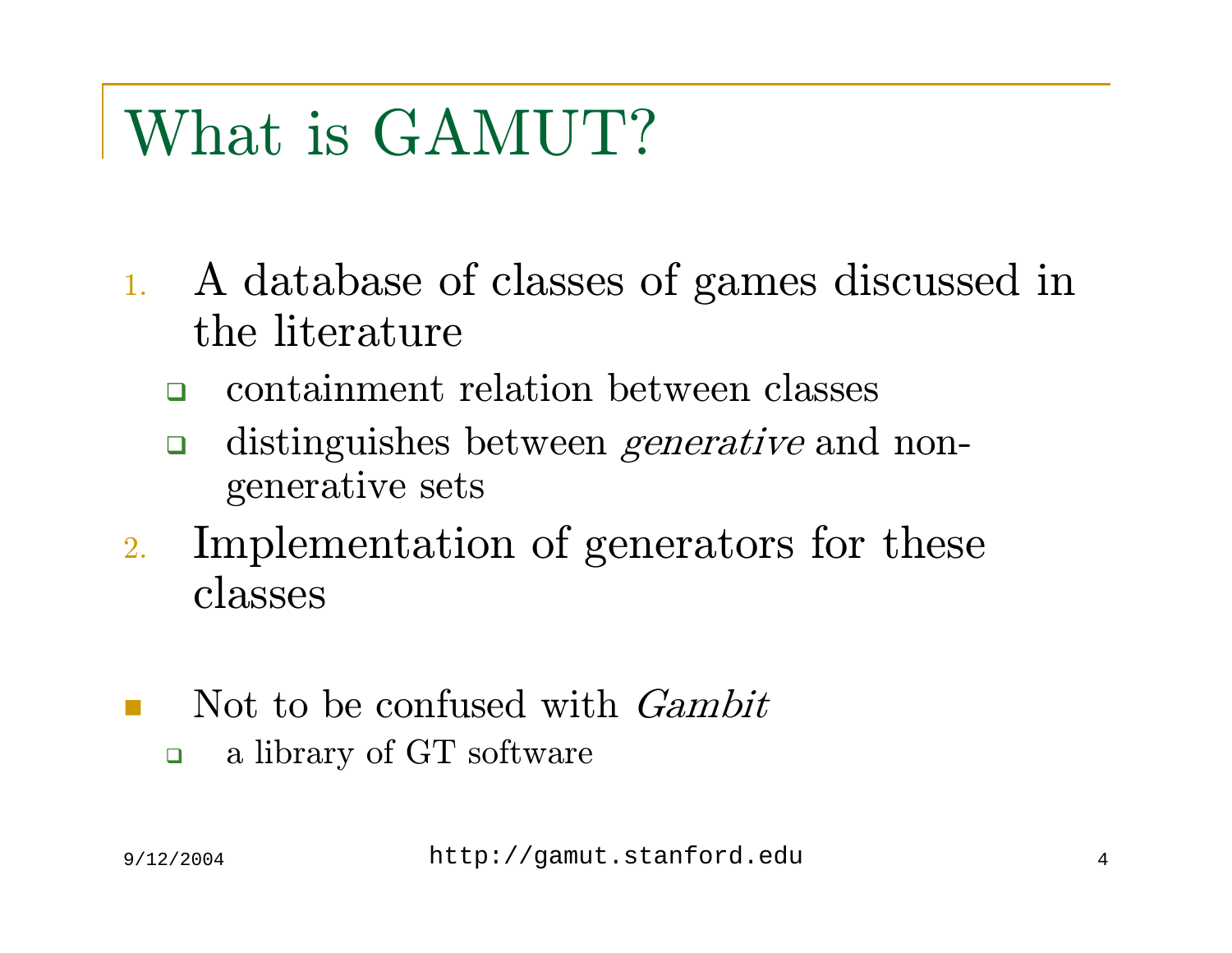#### Games in GAMUT

- $\mathcal{L}^{\text{max}}_{\text{max}}$  Searched through hundreds of books and papers Game Theory, CS, Political Science, Economics etc.
- We identified 122 interesting sets of games
- 71 of these admit finite-time generative procedures the rest are either too broad or defined implicitly
	- e.g. games with a pure strategy NE
- Sets vary from tiny to huge
	- $\Box$ Prisoners' Dilemma
	- games compactly representable as graphical games
- GAMUT 1.0 contains games that can reasonably be stored in normal form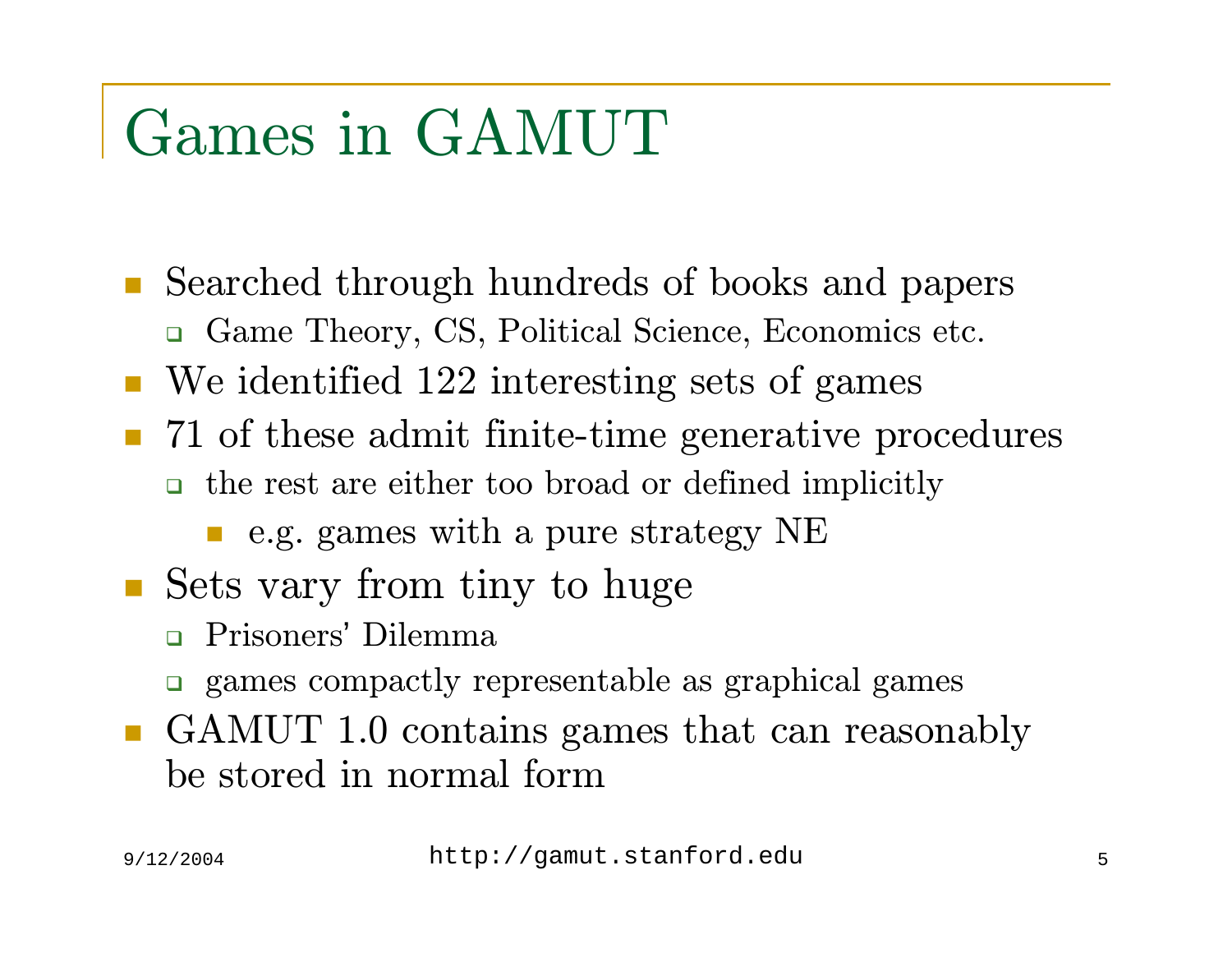#### How are the games related?

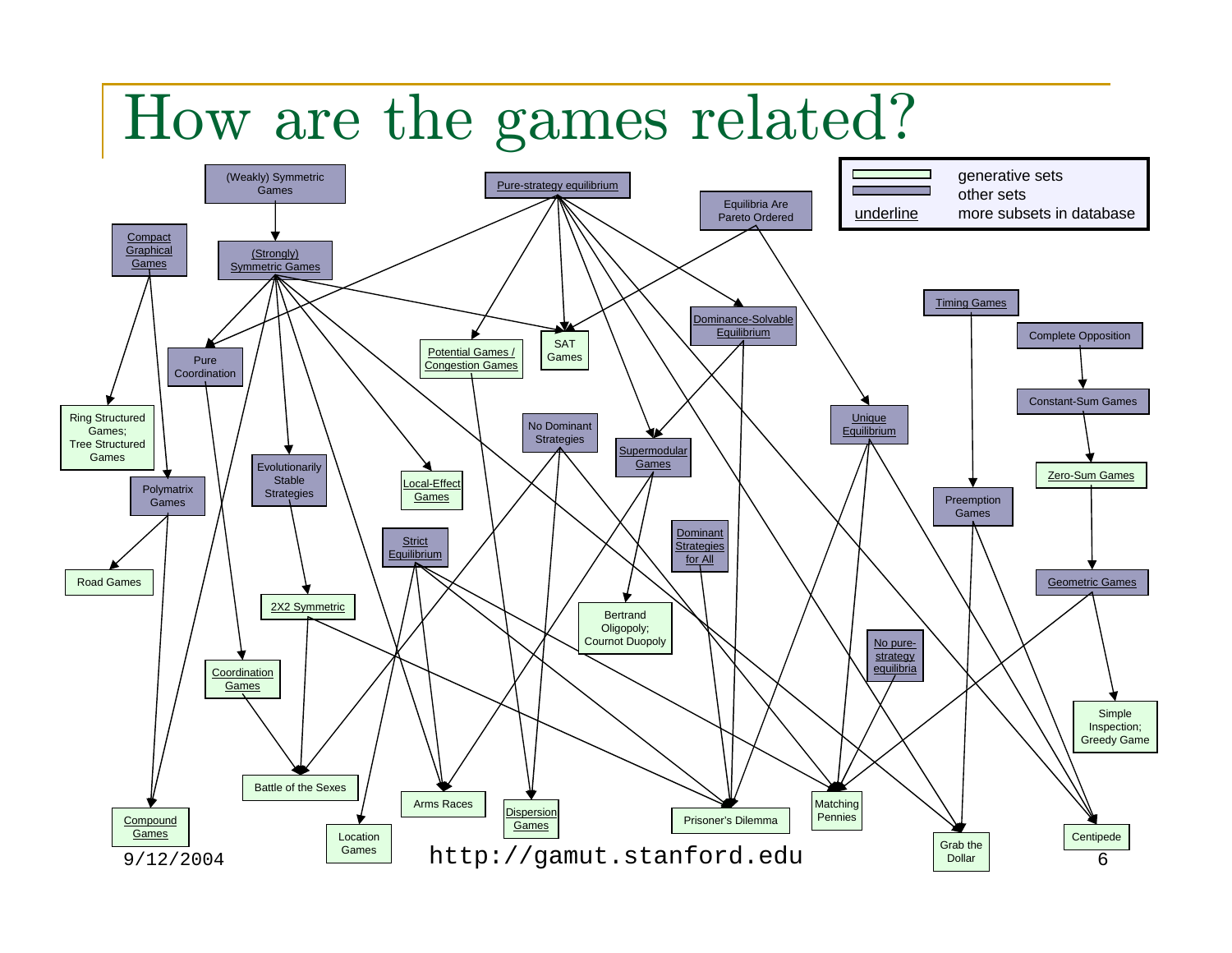#### But isn't everything a game?

■ Why not generate payoffs at random?

- all classes of interest that we discovered are *non*generic w.r.t. uniformly random sampling
- General lessons of empirical algorithmics:
	- **a** algorithms' behavior varies substantially across "reasonable" input distributions
	- n in practice, structure is at least as important as problem size
	- uniformly-random inputs often have very different computational properties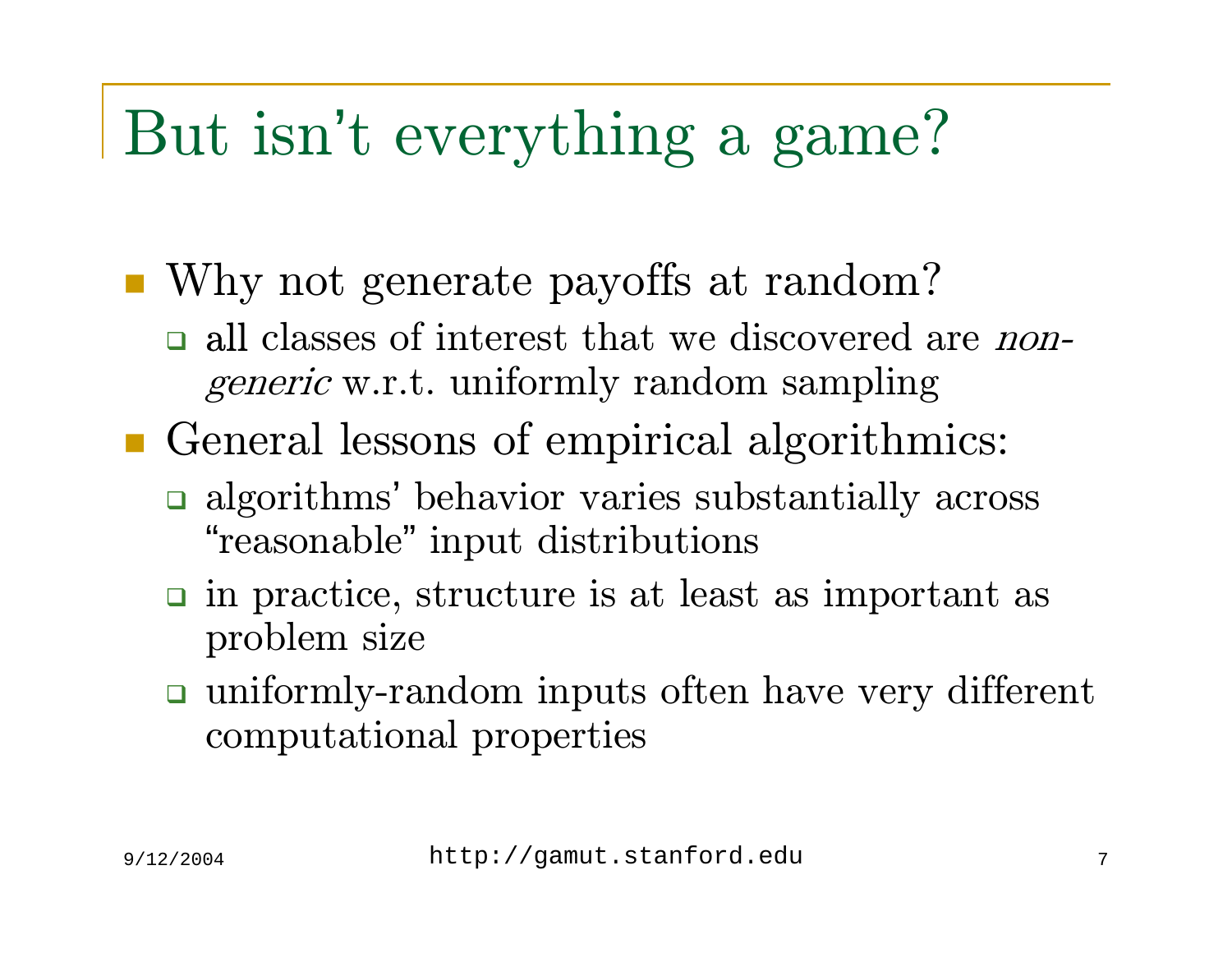#### How was GAMUT built?

- Implemented in Java
- p. Focus on extensibility and ease of use
	- big software engineering effort
- Most important entity is a Generator
	- 35 Java classes suffice to generate games from our 71 sets
	- $\Box$  can pick generators from subset/intersection of classes according to our taxonomy
	- can create subdistributions by partially settings parameters
- **Other basic entities include** Outputs, Graphs, Functions
- **Incorporates many utilities:** 
	- powerful parameter handling mechanism
	- $\Box$ fixed-point conversion and normalization
	- $\Box$ ability to sample parameters at random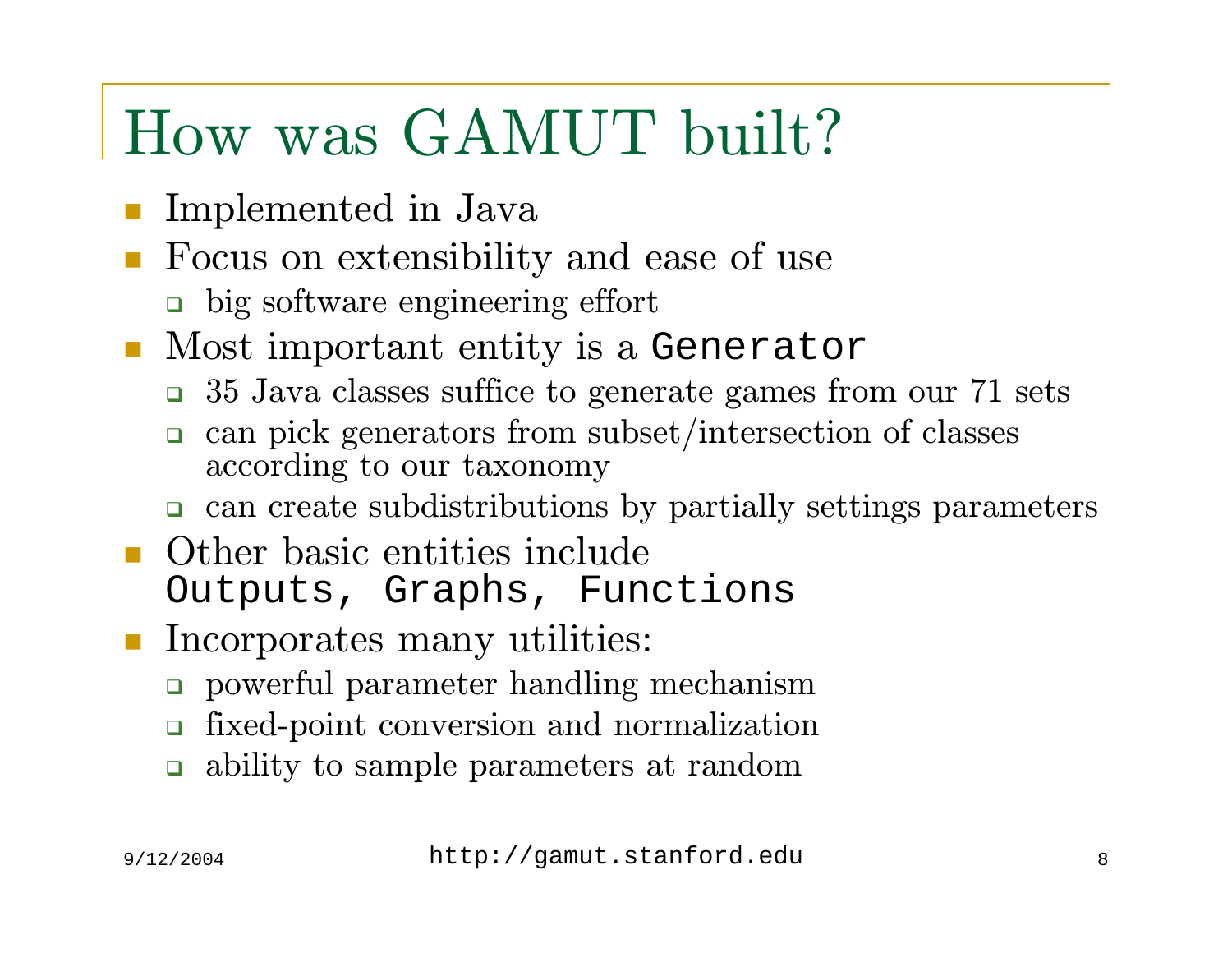### Outline

- What is GAMUT?
	- **n** Introduction
	- Definitions
	- Classes of Games
	- Implementation
	- Experimental Results
		- Computing a sample Nash Equilibrium
		- Multiagent Adaptation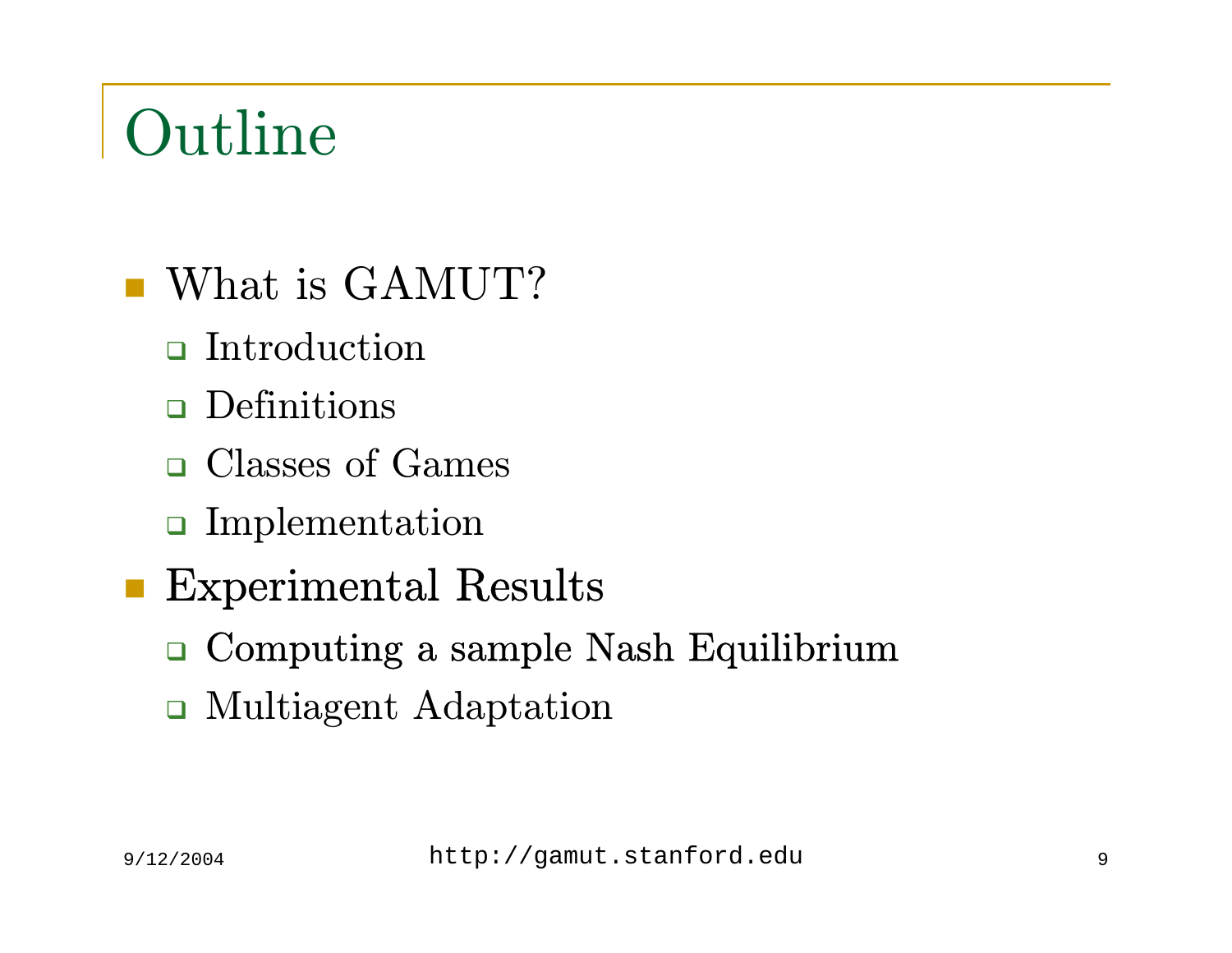### Running the GAMUT

- Goal: demonstrate empirical variance w.r.t different instance distributions
- Two computational problems:
	- $\Box$ computing a sample Nash equilibrium
	- multiagent adaptation
- Cluster of 12 dual-CPU 2.4GHz Xeons; Linux 2.4.2
- П All runtimes reported in seconds
	- $\Box$ runs capped at 1800 seconds (30 minutes)
- Total of over 120 CPU-days of data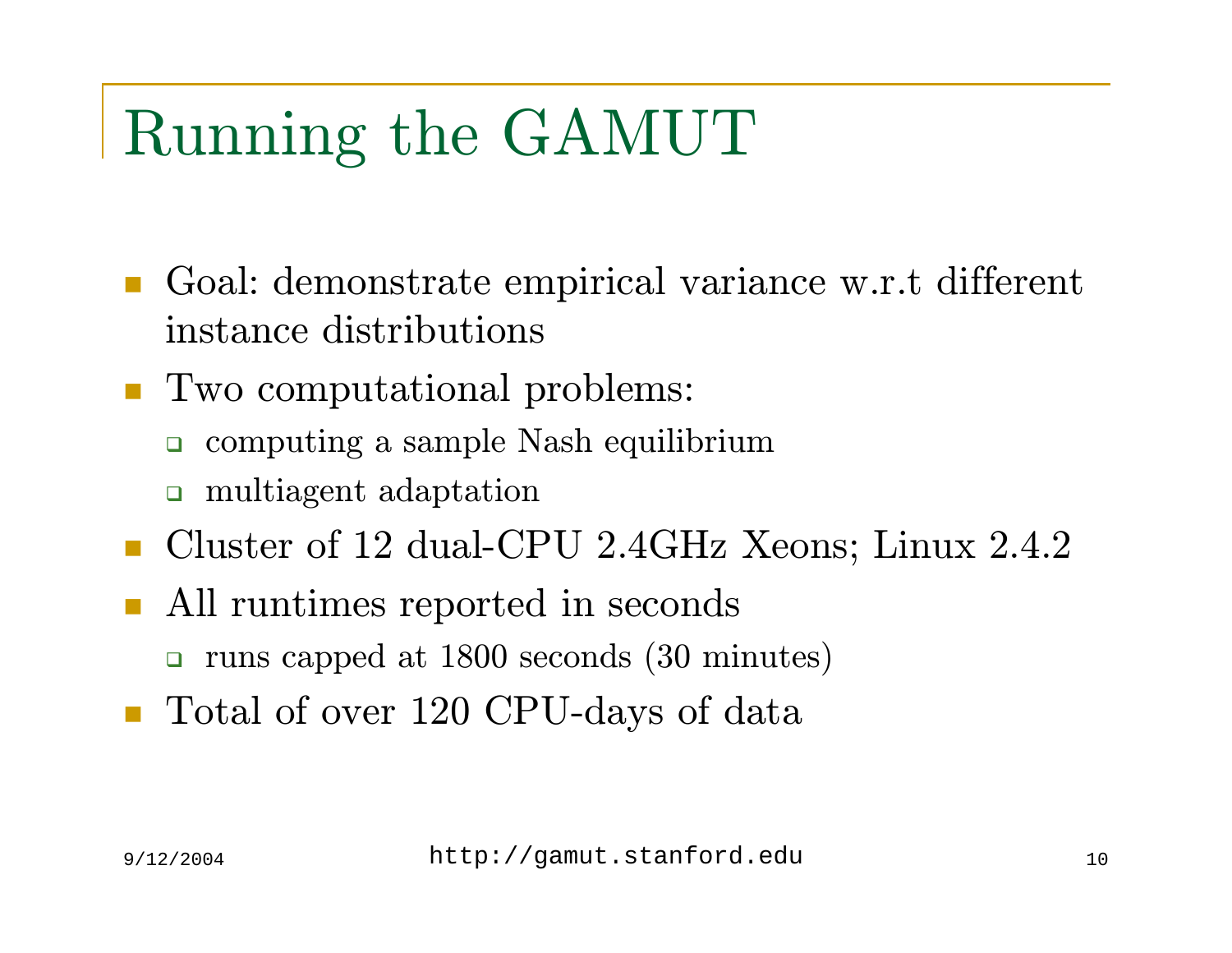#### Computing Sample Nash Equilibrium

- Algorithms tend to be very complex
	- Gambit: a comprehensive software package
		- Lemke-Howson (2-player games)
		- F Simplicial Subdivision (n-player)
		- both use iterated removal of dominated strategies
	- Govindan-Wilson
		- F a new path-following approach
- All have worst-case exponential lower-bounds
	- not known how tight these bounds actually are
	- complexity class for the problem is unknown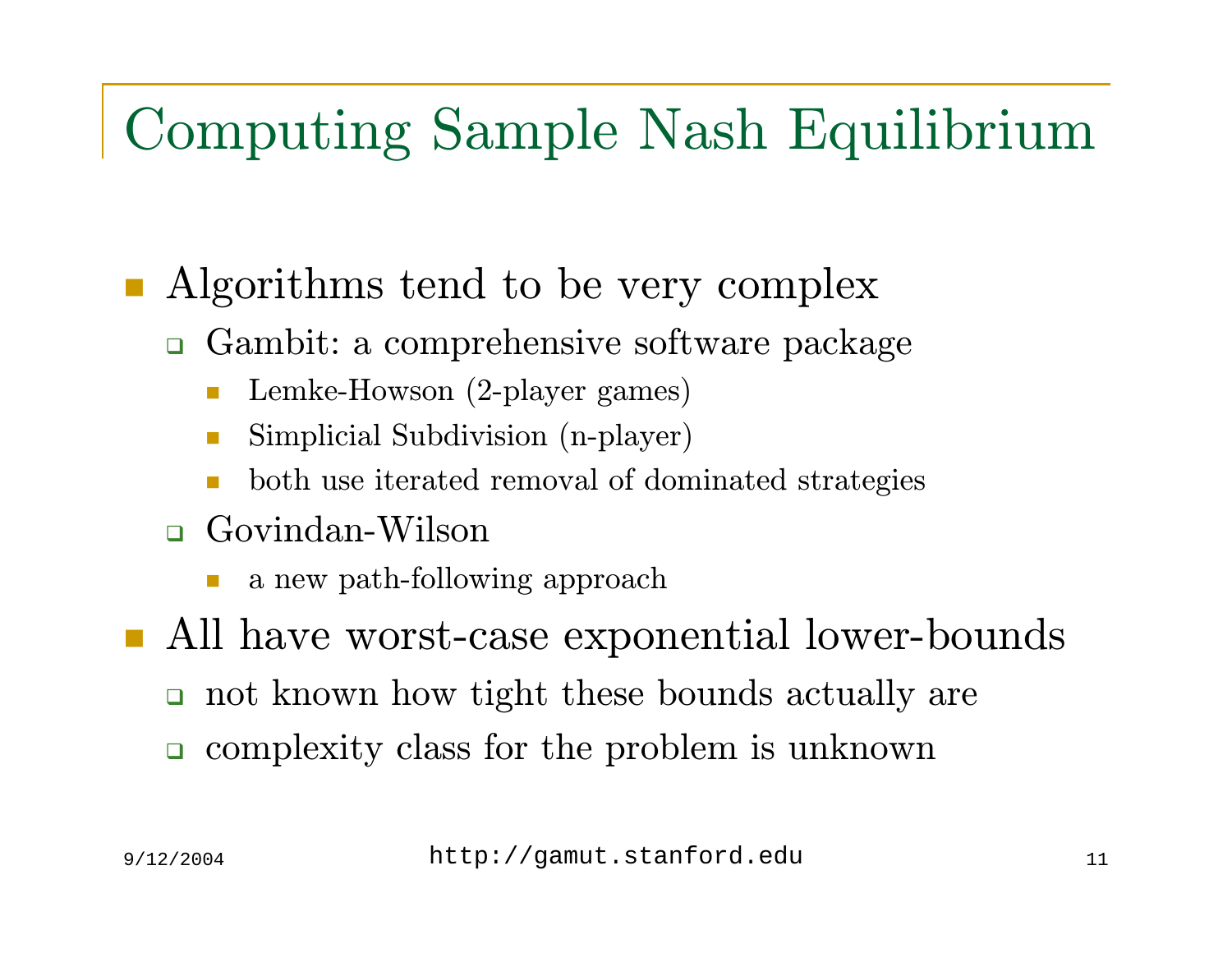#### Experimental Setup

- Four fixed size datasets:
	- **o** focus on differences due to structure
	- <sup>2</sup> players: with 150 and 300 actions
	- 6 players, 5 actions
	- 18 players, 2 actions
- 22 different distributions from GAMUT
	- many, but not nearly all, of GAMUT distributions
- **100** instances for each size/distribution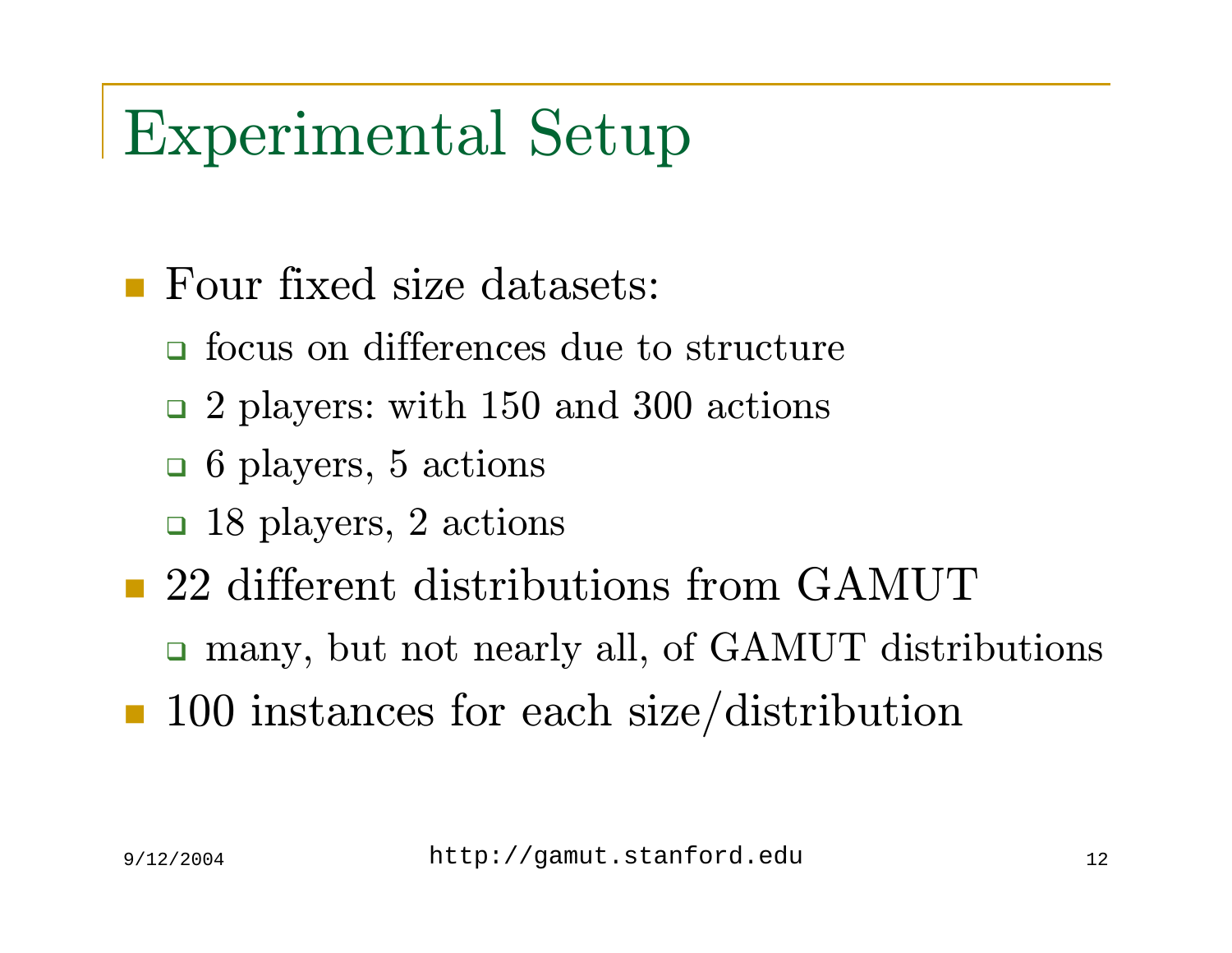#### Effect of Problem Size (LH)



- Behavior varies across distributions
- П Such variation occurs at different problem sizes

9/12/2004 http://gamut.stanford.edu <sup>13</sup>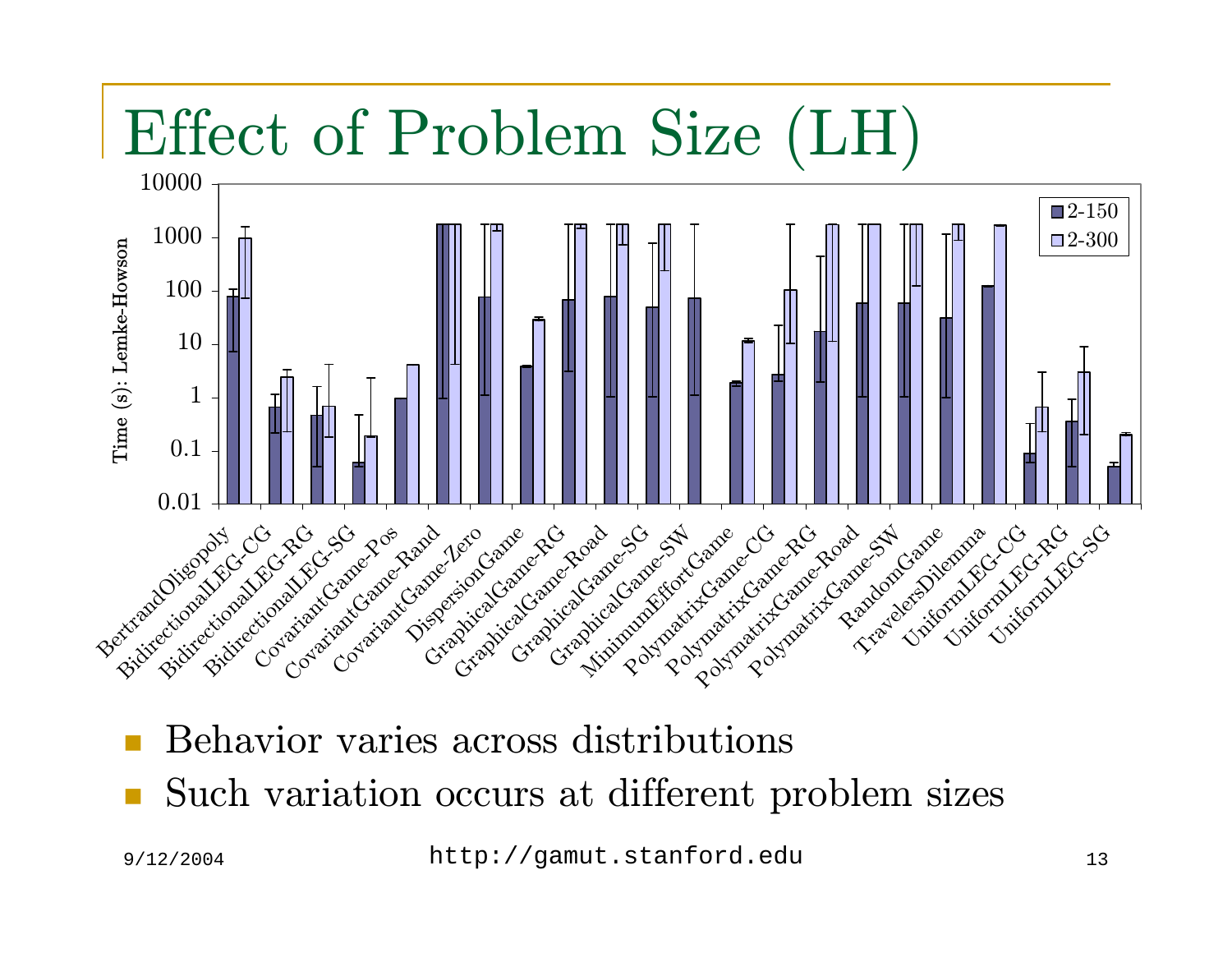#### Runtime Distributions (SD)

|                        | 10000<br>1000 | $\bullet$         |              |                       |              |                       | v.                              | $\bullet^\bullet$<br>$\bullet$<br>$\gamma_{\bullet}$ |                            | $\cdot$         | 1. 2. 2. 2. 1                              | 1-32-                                                        |                                                               | $\ddot{\cdot}$                                                                                                                        | ▼                                                    |                                                                                      |                          | ٠<br>٠<br>۰                               |              | 6 players |                              |
|------------------------|---------------|-------------------|--------------|-----------------------|--------------|-----------------------|---------------------------------|------------------------------------------------------|----------------------------|-----------------|--------------------------------------------|--------------------------------------------------------------|---------------------------------------------------------------|---------------------------------------------------------------------------------------------------------------------------------------|------------------------------------------------------|--------------------------------------------------------------------------------------|--------------------------|-------------------------------------------|--------------|-----------|------------------------------|
| Simplicial Subdivision | 100           |                   |              |                       |              |                       | $\ddot{\cdot}$<br>૽             | $\bullet\;\bullet$                                   |                            |                 | $\bullet$<br>$\bullet$                     | ٠                                                            | <b>AND</b><br>$\bullet$<br>$\bullet$<br>$\bullet\bullet$<br>٠ | $\frac{1}{\sqrt{2}}\left(\frac{1}{\sqrt{2}}\right)^{2} \frac{1}{\sqrt{2}}\left(\frac{1}{\sqrt{2}}\right)^{2}$<br>$\ddot{\phantom{a}}$ | $\epsilon_{s}^{\prime}$<br>۰                         | 14. 2019. 18. 19. 19.<br>$\bullet$ $\bullet$                                         | 的复数表<br>$\frac{1}{2}$ is | ٠<br>$\bullet$<br>ab.<br>$\bullet\bullet$ |              | 5 actions |                              |
|                        | 10            |                   |              |                       |              |                       | $\bullet\,\bullet$<br>$\bullet$ | ٠                                                    |                            |                 | ٠<br>$\bullet$<br>٠<br>٠                   | ٠<br>٠<br>$\bullet_\bullet$<br>$\bullet$<br>$\ddot{\bullet}$ | $\mathbf{r}^{\bullet}$<br>٠<br>$\bullet$<br>$\bullet$<br>٠    | $\bullet$                                                                                                                             |                                                      |                                                                                      |                          | ٠                                         |              |           |                              |
|                        | $\mathbf{1}$  | ٠                 |              |                       |              |                       | $\mathcal{F}_{\bullet}$<br>2    |                                                      | $\bullet$<br>٠             |                 | $\ddot{\cdot}$<br>$\bullet$ $\bullet$<br>٠ | ۰<br>$\bullet^\bullet$<br>$\ddot{\bullet}$<br>٠              | $\bullet$<br>$\bullet$<br>٠                                   | ٠<br>٠<br>$\bullet$<br>$\bullet$<br>$\bullet$<br>$\bullet$                                                                            | $\mathcal{P}_{\mathbf{q}_{\mathbf{q}_{\mathbf{q}}}}$ | $\bullet$                                                                            | *<br>٠<br>۰              |                                           |              |           | ◆                            |
| $(s)$ :<br>Time        | 0.1           | "海域"<br>$\bullet$ | (說)<br>iaa o | ٠<br>計識評<br>$\bullet$ | "别墅"<br>0000 | ٠<br>$\bullet\bullet$ | ⊷                               |                                                      | $\ddot{\ddot{\mathbf{z}}}$ | ٠<br>$\ddot{a}$ | ٠<br>$\bullet\bullet$                      | $\frac{1}{2}$<br>$\bullet$                                   | ٠<br>$\bullet$<br>$\bullet$                                   | $\mathcal{L}^{\bullet}$<br>$\frac{1}{100}$                                                                                            | $\ddot{\bullet}$                                     | ٠<br>$\bullet \bullet_{\underline{\bullet}}$<br>$\ddot{\bullet}$<br>$\bullet\bullet$ | ٠<br>ï<br>œ.<br>400      |                                           | ▚<br>illars. | "期"       | 1.111<br>$\bullet\; \bullet$ |

CovariantGame-Pos DispersionGame GraphicalGame-Road MinimumEffortGame RandomGame BertrandOligopoly BidirectionalLEG-CG BidirectionalLEG-RG BidirectionalLEG-SG BidirectionalLEG-SG CovariantGame-Pos CovariantGame-Rand CovariantGame-Rand Covariant Game-Zero CovariantGame-Zero DispersionGame GraphicalGame-RG GraphicalGame-RG GraphicalGame-Road GraphicalGame-SG GraphicalGame-SG GraphicalGame-SW GraphicalGame-SW  $\operatorname{MinumEffortGame}$ PolymatrixGame-CG PolymatrixGame-CG PolymatrixGame-RG PolymatrixGame-RG PolymatrixGame-Road PolymatrixGame-Road PolymatrixGame-SW PolymatrixGame-SW RandomGame  ${\rm TravelersDilemma}$ TravelersDilemma UniformLEG-CG UniformLEG-CG UniformLEG-RG  $\rm Uniform LEG\text{-}RG$ UniformLEG-SG  $\rm Uniform LEG$ BidirectionalLEG-CG BidirectionalLEG-RG

9/12/2004 http://gamut.stanford.edu <sup>14</sup>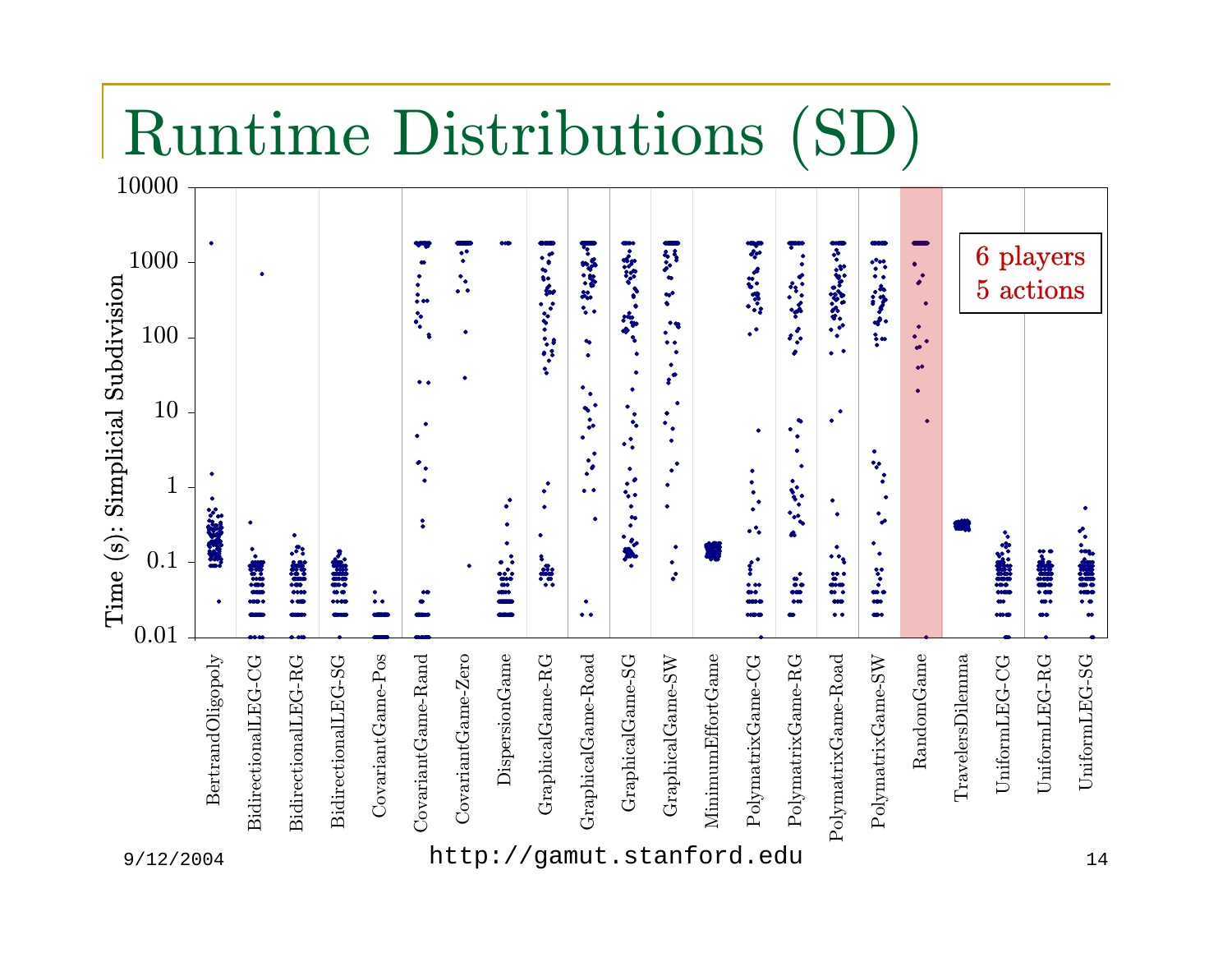| untime Distributions<br>G<br>10000                            |                                               |                     |                      |                                |                          |                     |                                                   |                             |                |                                                       |             |               |                                                                                                                                                           |                                          |                   |                     |                   |                                                      |                   |               |               |                     |
|---------------------------------------------------------------|-----------------------------------------------|---------------------|----------------------|--------------------------------|--------------------------|---------------------|---------------------------------------------------|-----------------------------|----------------|-------------------------------------------------------|-------------|---------------|-----------------------------------------------------------------------------------------------------------------------------------------------------------|------------------------------------------|-------------------|---------------------|-------------------|------------------------------------------------------|-------------------|---------------|---------------|---------------------|
| 1000                                                          | <b>000 C</b>                                  |                     |                      |                                |                          |                     |                                                   | $\mathcal{L}$<br>英語の記<br>Y. | 「好像のあげる」ということを | ・「大家の神社のよう」                                           | ことには、このことに、 | 「けい就が安くさん」 いし |                                                                                                                                                           | players<br>$\boldsymbol{6}$<br>5 actions |                   |                     |                   | 88                                                   |                   |               | <b>00 G</b>   |                     |
| Time (s): Govindan-Wilson<br>.00<br>10<br>$\mathbf{1}$<br>0.1 | <b>Section States</b><br>鸷                    | 1999年1月1日, 1999年1月  | ÷<br>· インターングルには、また、 | $\bullet^\bullet$<br>中国的经济 经公司 | · あまんがない いい<br>$\bullet$ | <b>CONSIGNATION</b> | 「大変の、「大きく、」                                       |                             |                |                                                       |             |               | $\mathbf{E}$<br>1992年, 1992年<br>Ä.                                                                                                                        |                                          | <b>SEPREDICAL</b> | …… のまでもあい。          | ● 第2章 第2章         | <b>CONTROLLER CONTROLLER</b><br>$\ddot{\phantom{0}}$ | $\bullet^\bullet$ | 2010年10月10日   | "我的话的话"的话,    | <b>All Company</b>  |
| 0.01<br>9/12/2004                                             | 1.5<br>GertrandOligopoly<br>BertrandOligopoly | BidirectionalLEG-CG | BidirectionalLEG-RG  | BidirectionalLEG-SG            | CovariantGame-Pos        | CovariantGame-Rand  | nt Covariant Game-Zero<br>the prime minimum Cames | DispersionGame              |                | g<br>amphical<br>Game-Road<br>Horaphical<br>Game-Road |             |               | $\begin{tabular}{ll} \bf G: a phical Game-SG \\ \bf H & Grapiical Game-SW \\ \bf H & Grapiical Game-SW \\ \bf C & Grabiianum EffortGame \\ \end{tabular}$ | nPolymatrixGame-CG<br>d                  | PolymatrixGame-RG | PolymatrixGame-Road | PolymatrixGame-SW | RandomGame                                           | TravelersDilemma  | UniformLEG-CG | UniformLEG-RG | UniformLEG-SG<br>15 |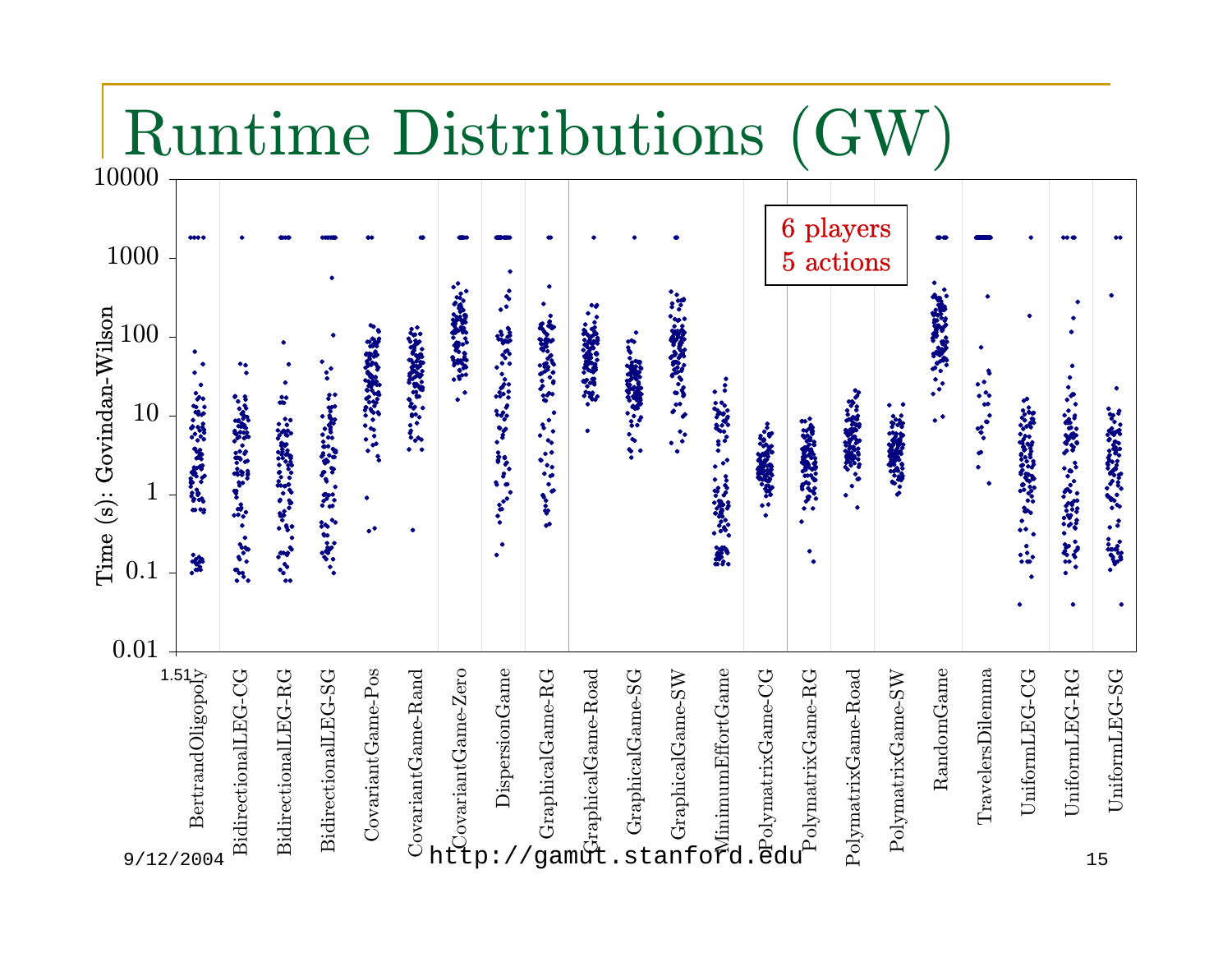

Govindan-Wilson Time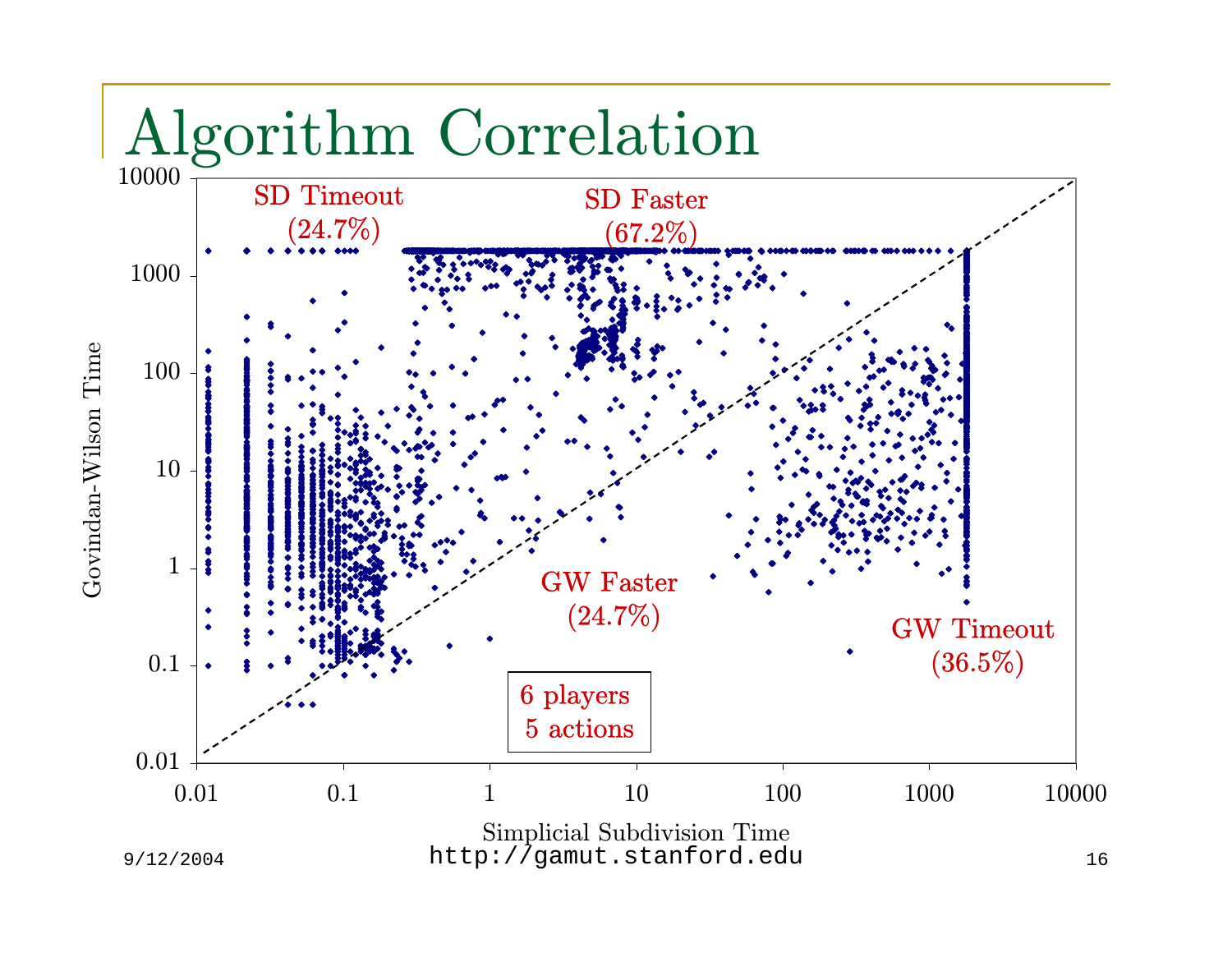### Outline

- What is GAMUT?
	- **n** Introduction
	- Definitions
	- Classes of Games
	- Implementation
- Experimental Results
	- Computing a sample Nash Equilibrium
	- Multiagent Adaptation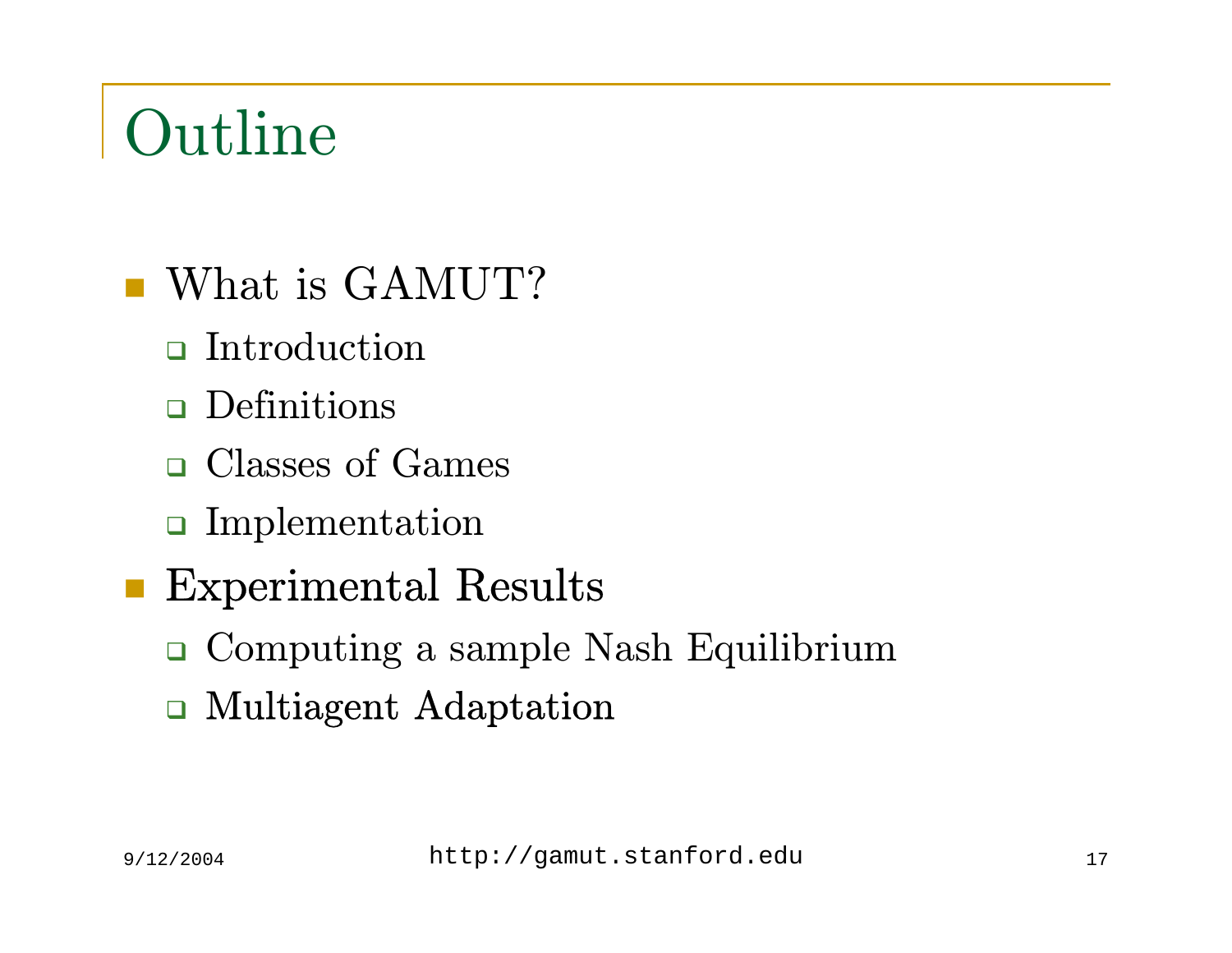#### Multiagent Adaptation

#### Active, yet young area

- not always clear what the goals are
- $\Box$  our goal is to show the importance of distribution choice;  $not$  to evaluate algorithms

#### ■ Gathered data using three algorithms:

- $\text{} \blacksquare \text{}$  Minimax- $\text{Q} \; [\text{Littman},1994]$ 
	- F safety level guarantee
- WoLF [Bowling, Veloso, 2001]
	- converges to best response
- $\Box$  SingleAgent-Q [Watkins, Dayan, 1992]
	- F ignores strategic aspects and opponent adaptation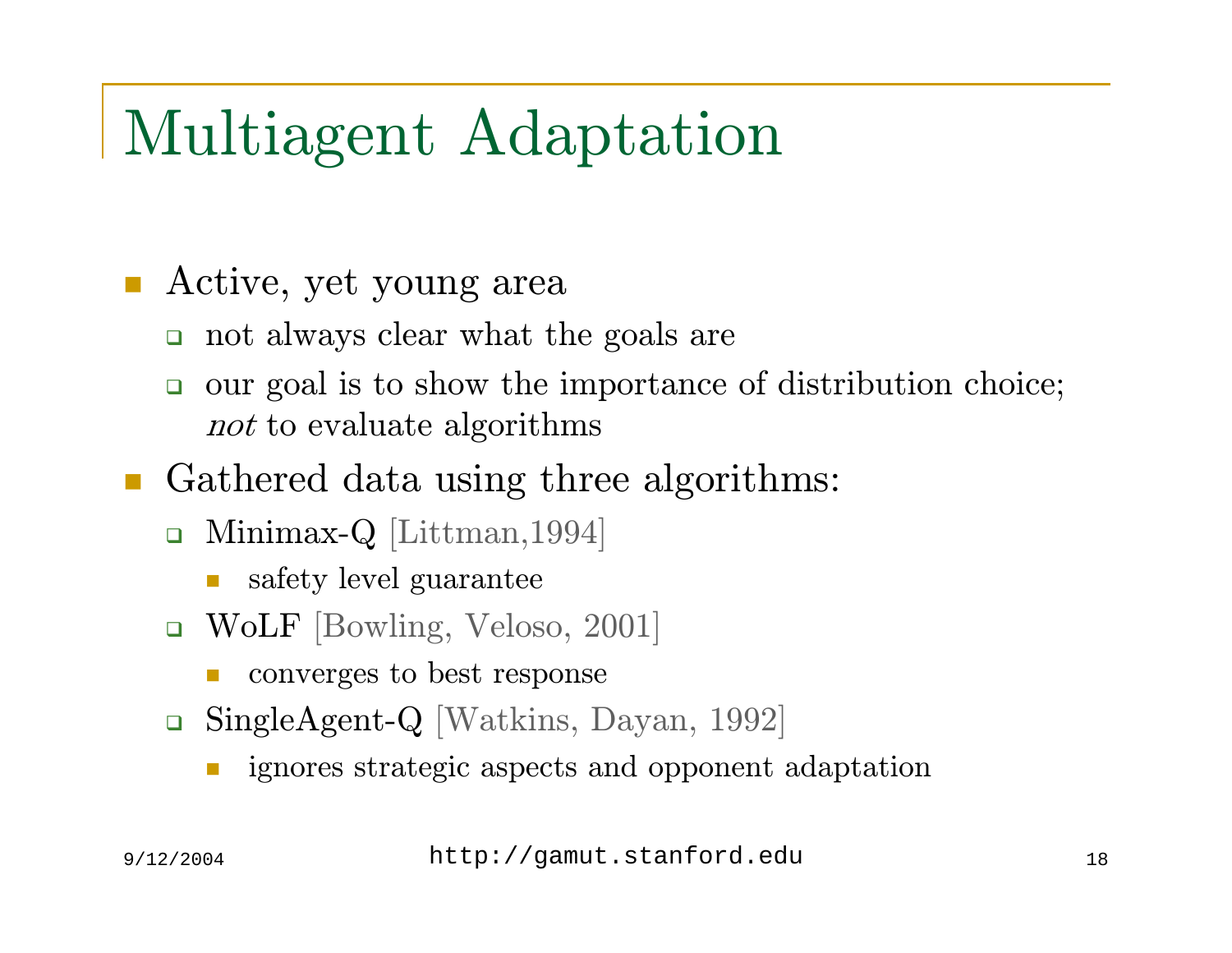#### Experimental Setup

#### Repeated 2x2 game setting

- $\Box$ 100,000 rounds played
- $\Box$ report average payoffs over the final 10,000 rounds
- **100** instances from 13 distributions

#### ■ 9 pairings

- $\Box$ all pairings (including self); as both players
- averaged over 10 runs for each pairing
- **Algorithm parameters fixed** 
	- $\Box$ tried to match those reported in literature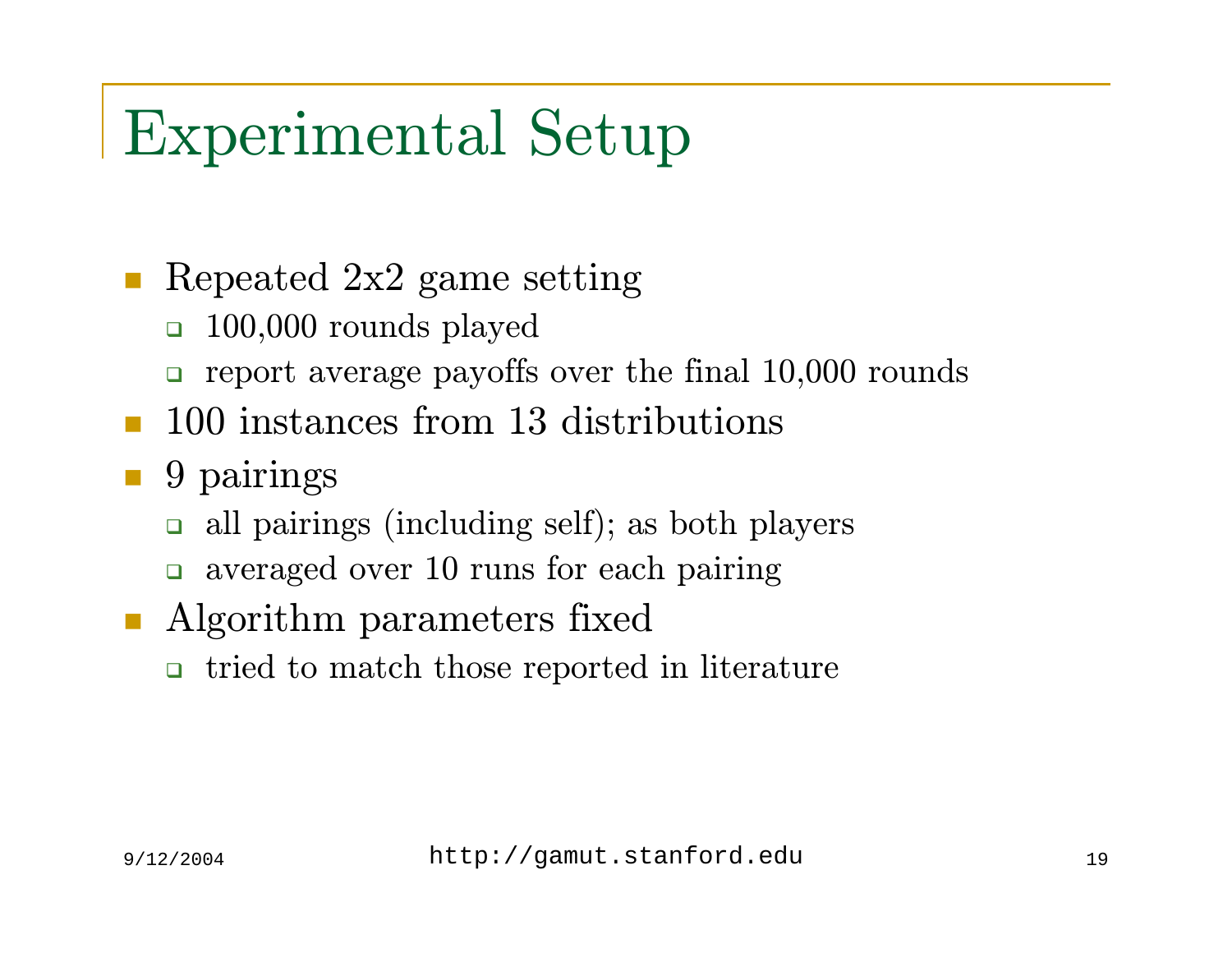#### Result Evaluation

- Tons of data
- Lots of possible metrics could be considered
- We focus on just two:
	- pairwise: fraction of time one algorithm is better than another
	- median payoff obtained as player 1
		- $\Box$ payoffs are normalized between [-1,1]
		- $\Box$ not always comparable across distributions

in both metrics, results differ across distributions!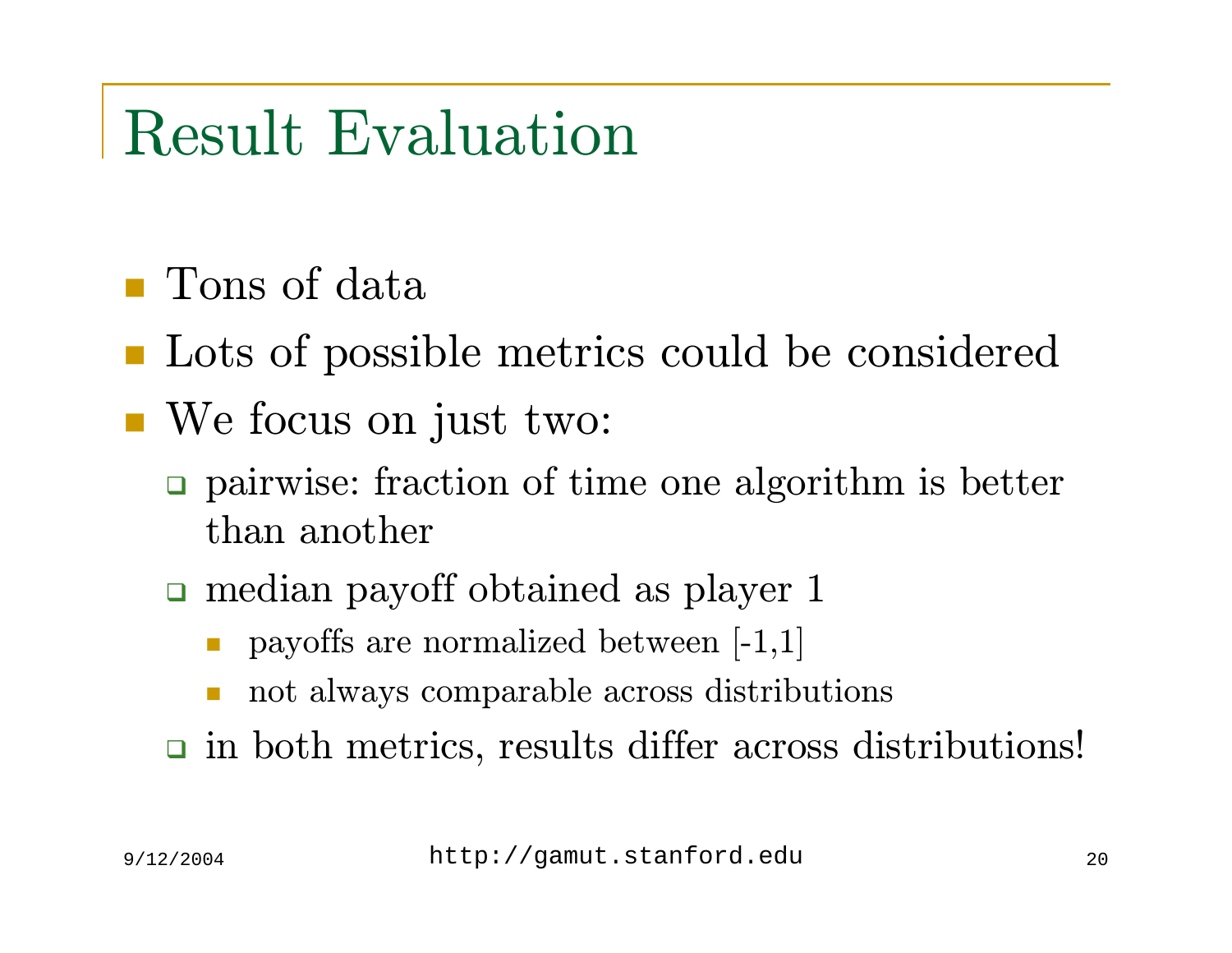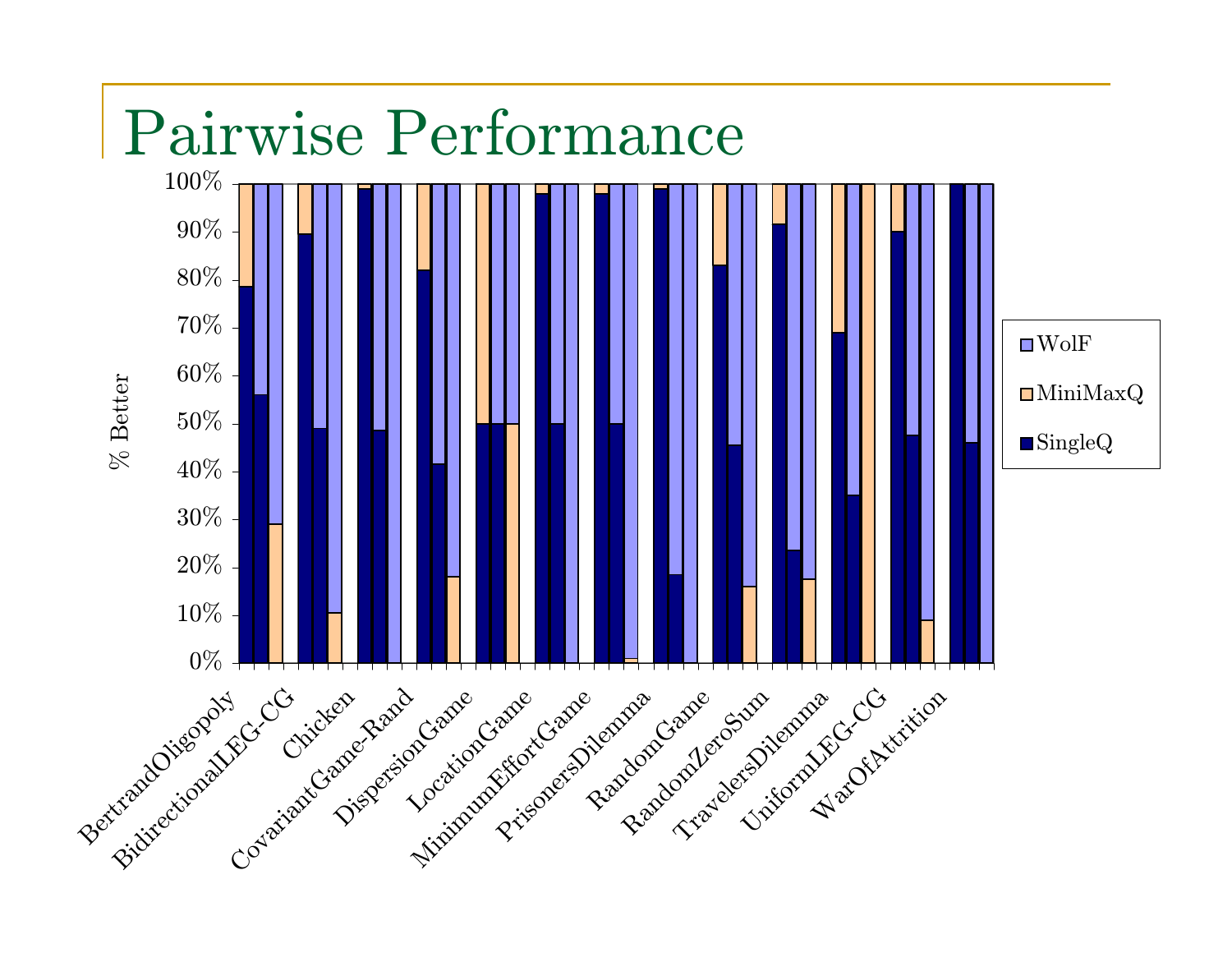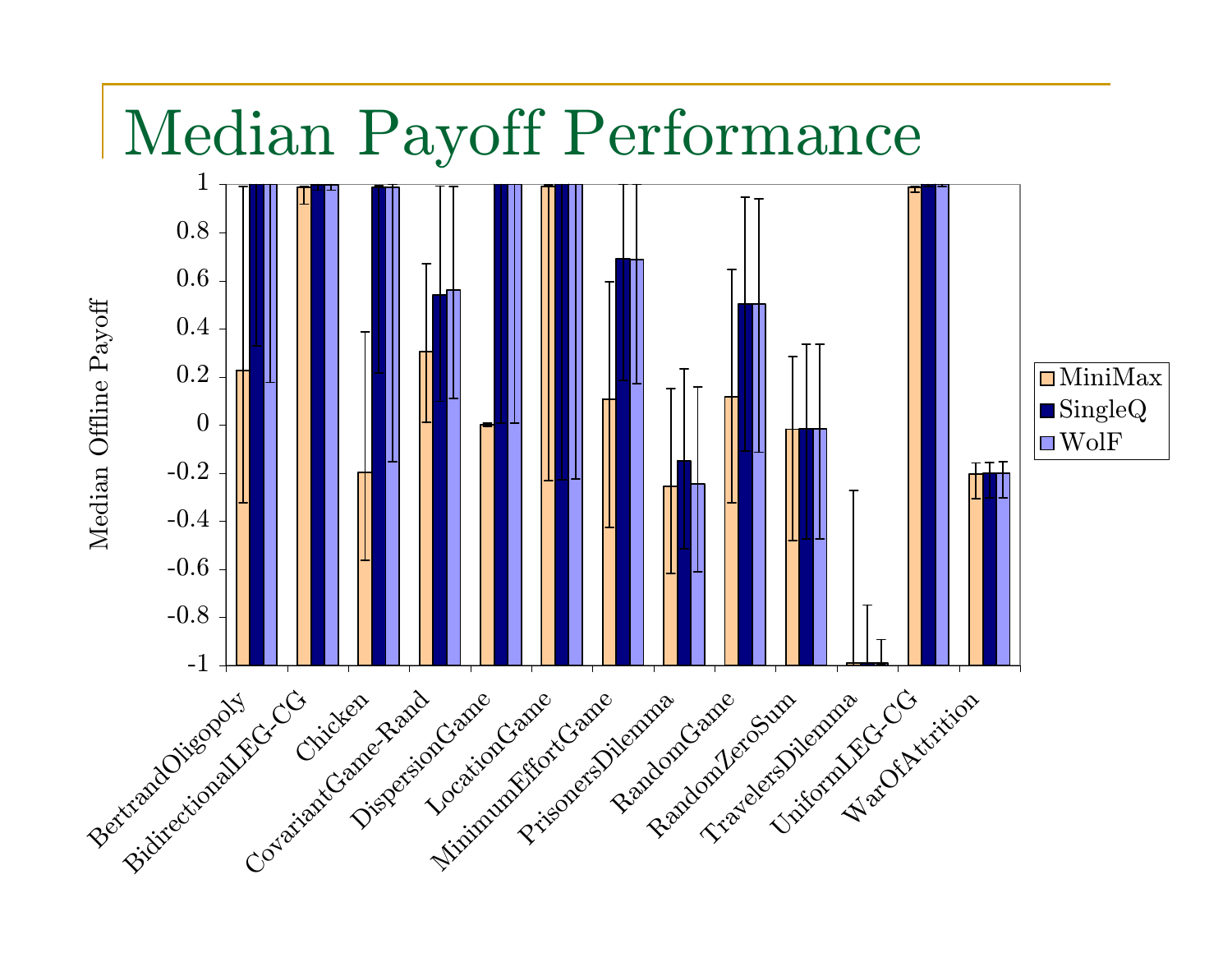#### Conclusion

- GAMUT is a comprehensive test suite
	- based on extensive literature survey
	- $\Box$ capable of generating games from many classes
	- $\Box$  extensible
- Choice of test data is extremely important
	- $\Box$  experiments show high runtime variation across different classes of games for several state-of-the-art algorithms and two computational problems
- $\overline{\phantom{a}}$  Behavior of game-theoretic algorithms is still poorly understood
	- we hope GAMUT will be used to address this and more!

9/12/2004 http://gamut.stanford.edu <sup>23</sup>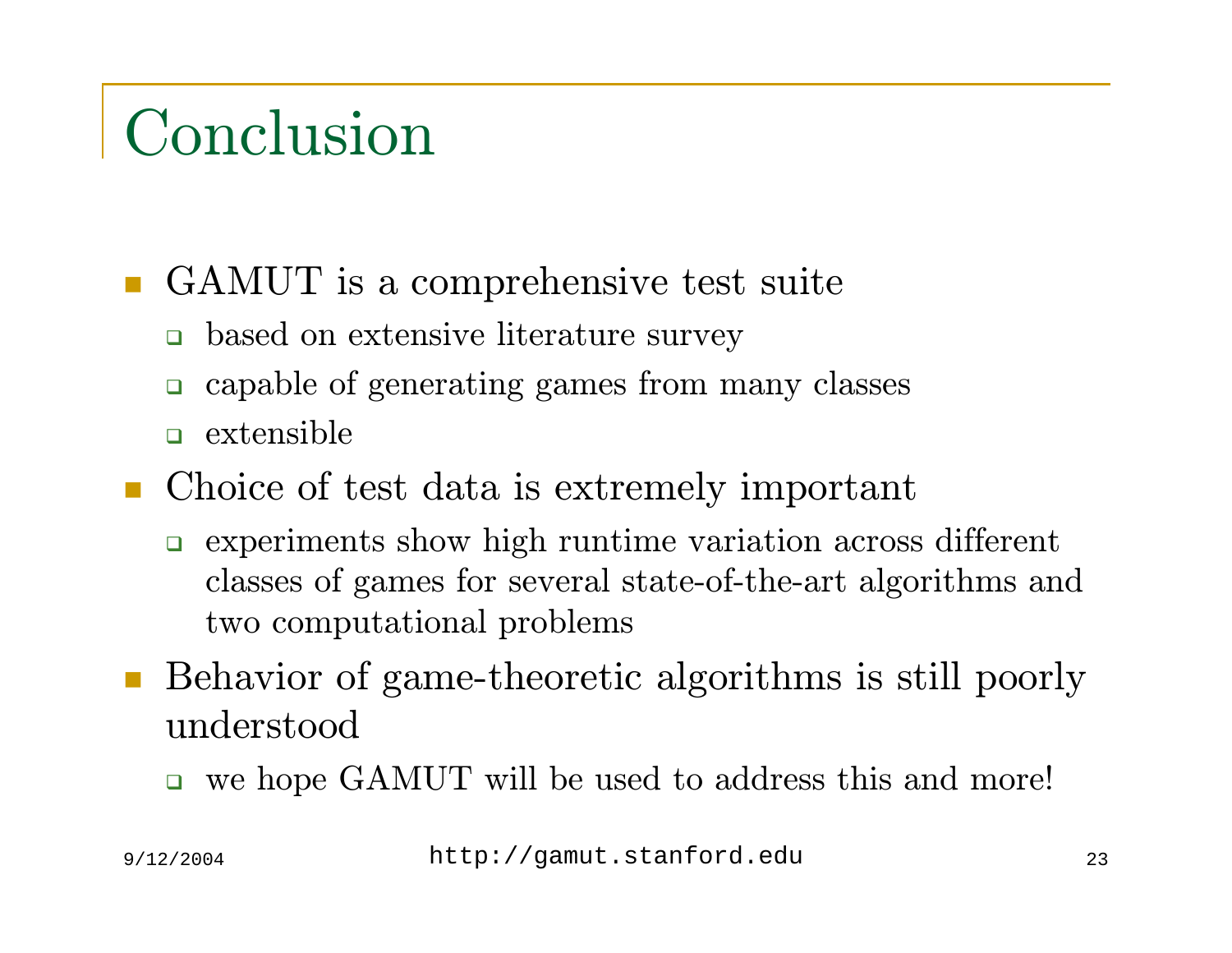# http://gamut.stanford.edu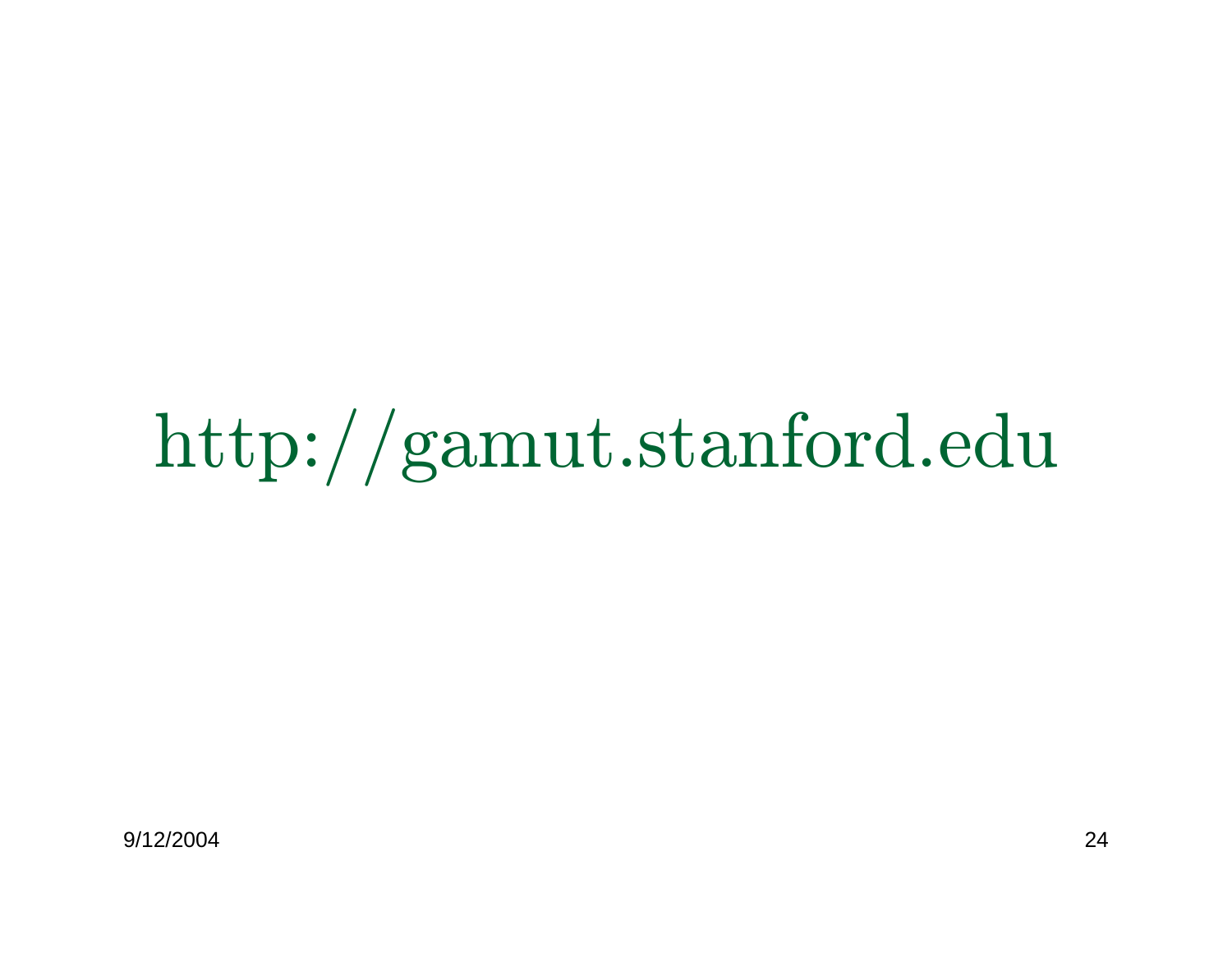## Effect of Problem Size (SD)

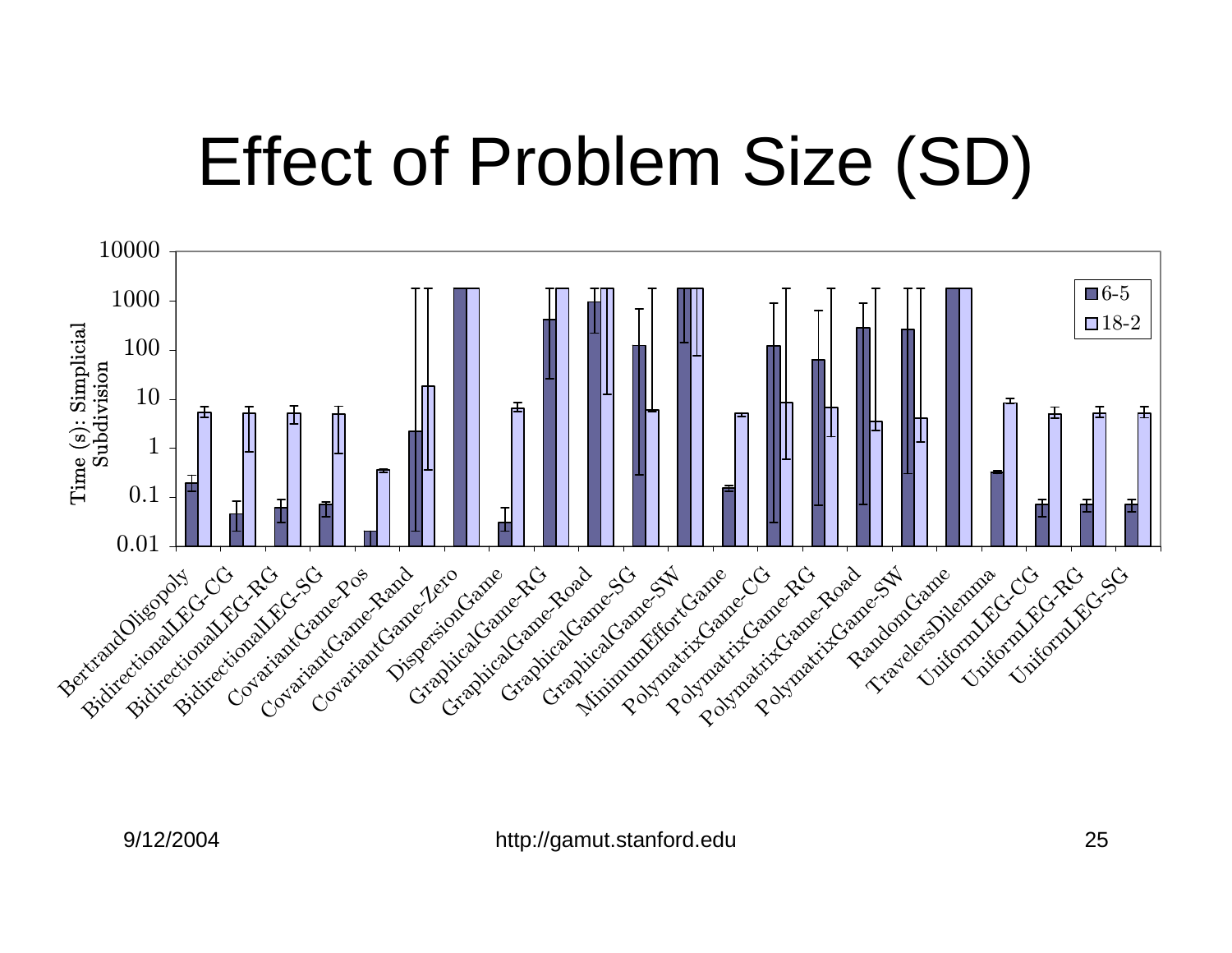## Effect of Problem Size (GW)

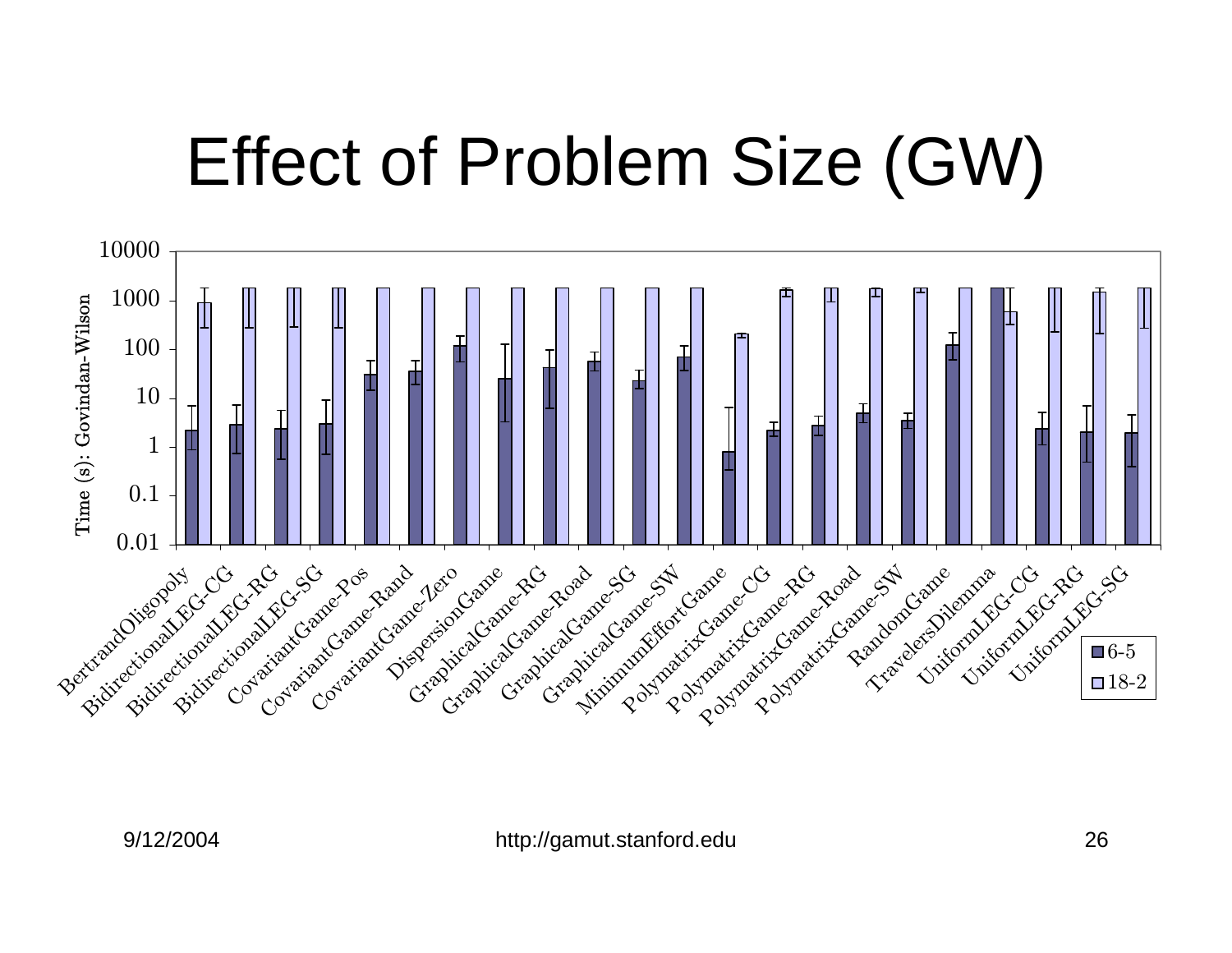## Runtime Distributions: Summary

- Distribution of runtimes varies significantly across inputs
	- cannot be inferred based on knowing algorithm and input size
- Some games solved in preprocessing
- Games taxonomically related seem to have more similar distributions
- Algorithms appear to be significantly different from each other
	- runtime variation is not specific to any single algorithm
- $g_{12}$ Shows why GAM $\downarrow$   $J_{\text{gal}}$ stanforded